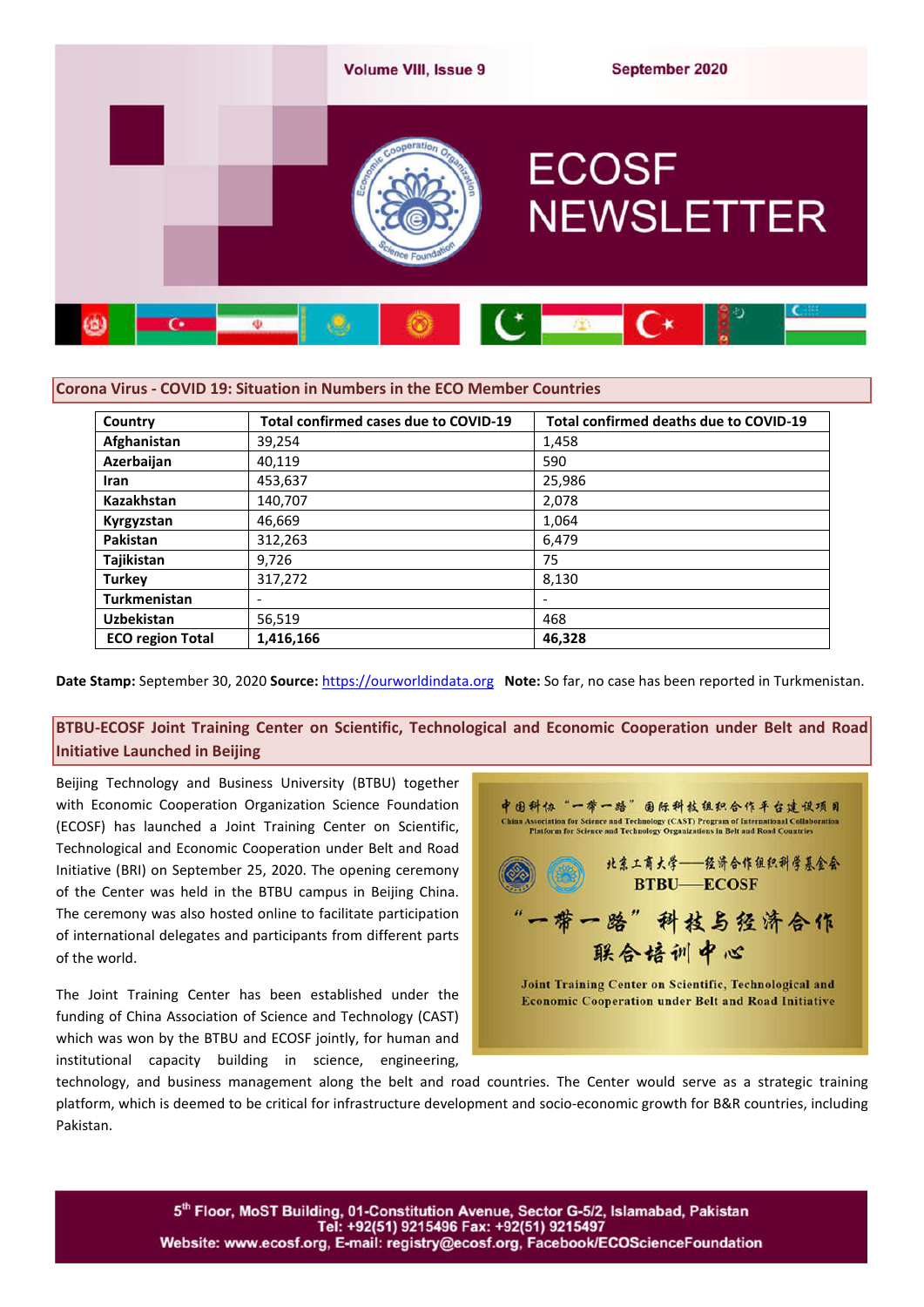

**Prof. Song Jun, Executive Secretary of CAST** was the Chief Guest in the ceremony. Prof. Jun underlined that the BRI offers a tremendous potential to spur a new era of trade, economic and industrial growth for the countries in the Asia and beyond. Thus, this Joint Training Center by ECOSF and BTBU will play a key role in realization of the BRI goals.

Earlier, in his speech, **Prof. Huang Xiankai the President BTBU** emphasized over the need for cross-industry and transdisciplinary international training program to build essential human resource capital among participating countries.

**President ECOSF, Prof. Dr. Manzoor Hussain Soomro** joined the ceremony online and greatly appreciated financial support of CAST and thanked BTBU for hosting this Joint Training Center together with ECOSF. Prof Soomro said that the Center will greatly maximize the benefits of BRI for participating countries in developing adequate technological workforce.

In his keynote address by academician **Dato Ir. (Dr) Lee Yee Cheong**, President Academy of Engineering and Technology for the Developing World, Malaysia said that Pakistan is undoubtedly the largest partner of China in BRI with the China Pakistan Economic Corridor (CPEC) Program. Pakistan is therefore ideally suited to be the site of the joint training center with all the CPEC projects providing the training test beds, he added.

Earlier**, Dr. Ata Ur Rahman, Counsellor (S&T)**, Embassy of the Islamic Republic of Pakistan in Beijing also appreciated the BTBU and ECOSF for establishing this important alliance for promotion of cross-border cooperation in the Science, Technology and Innovation (STI) sectors.

During the launch, **Mr. Jia Wei; First Secretary (S&T) of Embassy of the People's Republic of China** in the Islamic Republic of Pakistan also joined the event virtually and stressed the significance of strategic collaboration between China and Pakistan in the Science and Technological sectors.



**Mr. Kaan Sayin,** Director, Human Resource and Sustainable Development, Economic Cooperation Organization (ECO) Secretariat Tehran also spoke in the occasion, highlighted enormous benefits for the ECO region with enhanced regional connectivity and provision of training in emerging areas of science, engineering and technology.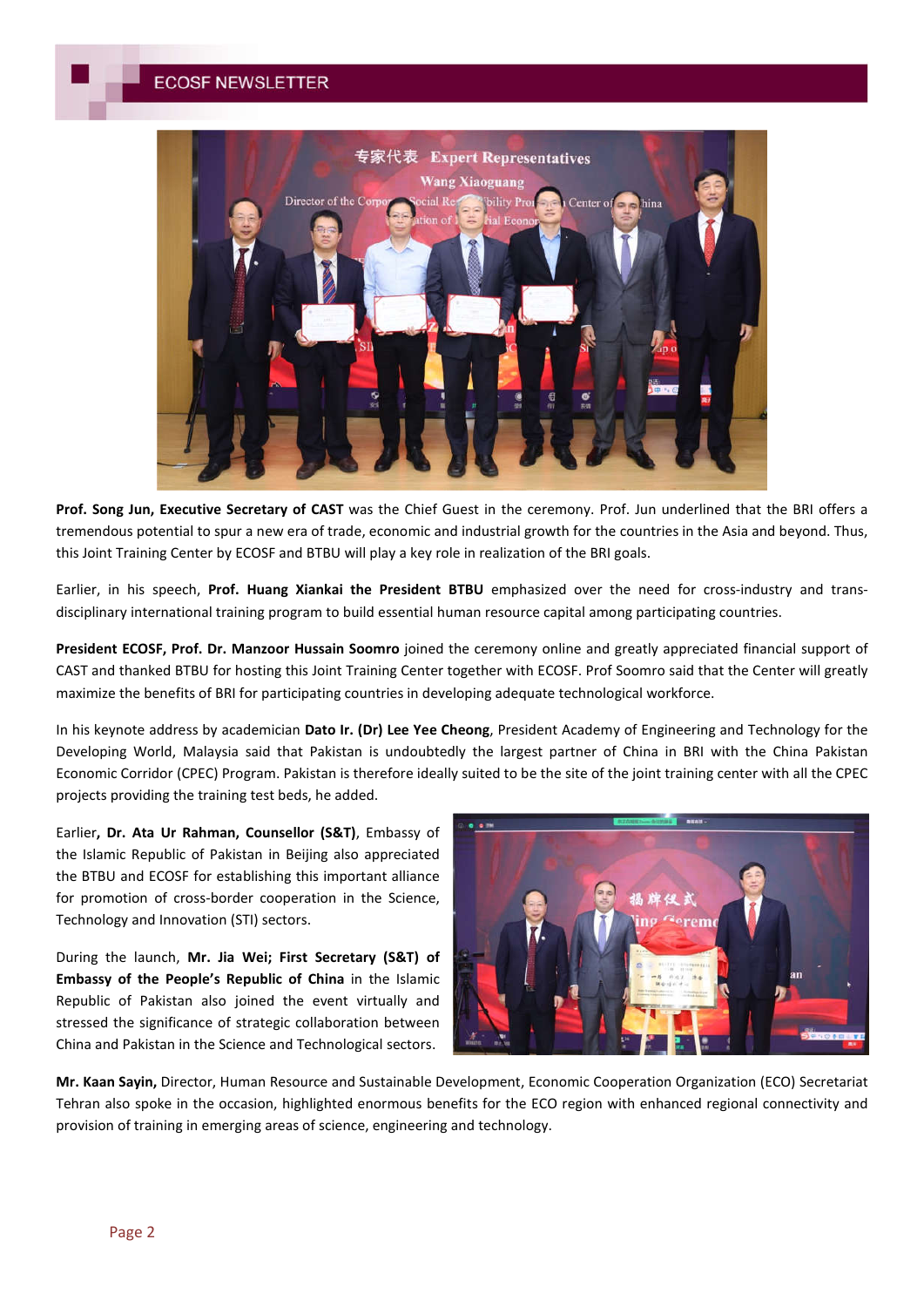### **ECOSF Contributed to the Book on Communicating Science: A Global Perspective**

A new book '*Communicating Science- A Global Perspective'* was released by Australia National University (ANU) Press on 15 September, 2020. The book documents the global emergence of modern science communication. It has 40 chapters, 108 authors, and covers 39 countries.

We are delighted to report that the book includes a chapter on Pakistan entitled: "*Pakistan: Changing Landscape of Science Communication"* which has been coauthored by Prof. Dr. Manzoor Hussain Soomro, President of ECOSF and Engr. Khalil Raza, Scientific Officer ECOSF.

This is the first endeavour describing how science communication has developed around the world, including in Pakistan. The book covers all regions and all cultures: advanced nations of Europe, Asia and the Americas, and emerging economies like Russia, Jamaica, Estonia, Iran and Pakistan.

The launch event featured five authors telling the story of their country: the USA, Australia, East Africa and Russia, including President ECOSF Prof. Manzoor Hussain Soomro from Pakistan.

During the launch ceremony, Prof. Manzoor Hussain Soomro emphasized that Science communication plays a significant role in addressing many developmental challenges facing Pakistan for all important economic sectors. He shed some light on the

chapter on Pakistan, which outlines the key developments of science communication and outline recent trends in the country. The chapter also discusses policy framework and underscores as to why S&T have not been able to deliver socio-economic benefits to the general public at large, and why public engagement in science remains low in Pakistan.

"*Communicating Science- A* Global *Perspective*" is available for free download at ANU Press: https://press.anu.edu.au/publications/communicating-science.

The virtual launch event can be accessed at https://www.youtube.com/watch?v=uBf9I82W8Zc

**ECOSF and IRP jointly organized the webinar Post COVID-19: Reorienting – STI Cooperation amongst the Belt and Road Countries during the Virtual Innovation Summit**





A GLOBAL PERSPECTIVE

**ECOSF calls for writing articles on Science Communication in ECO Member countries and looks forward to feedback** 

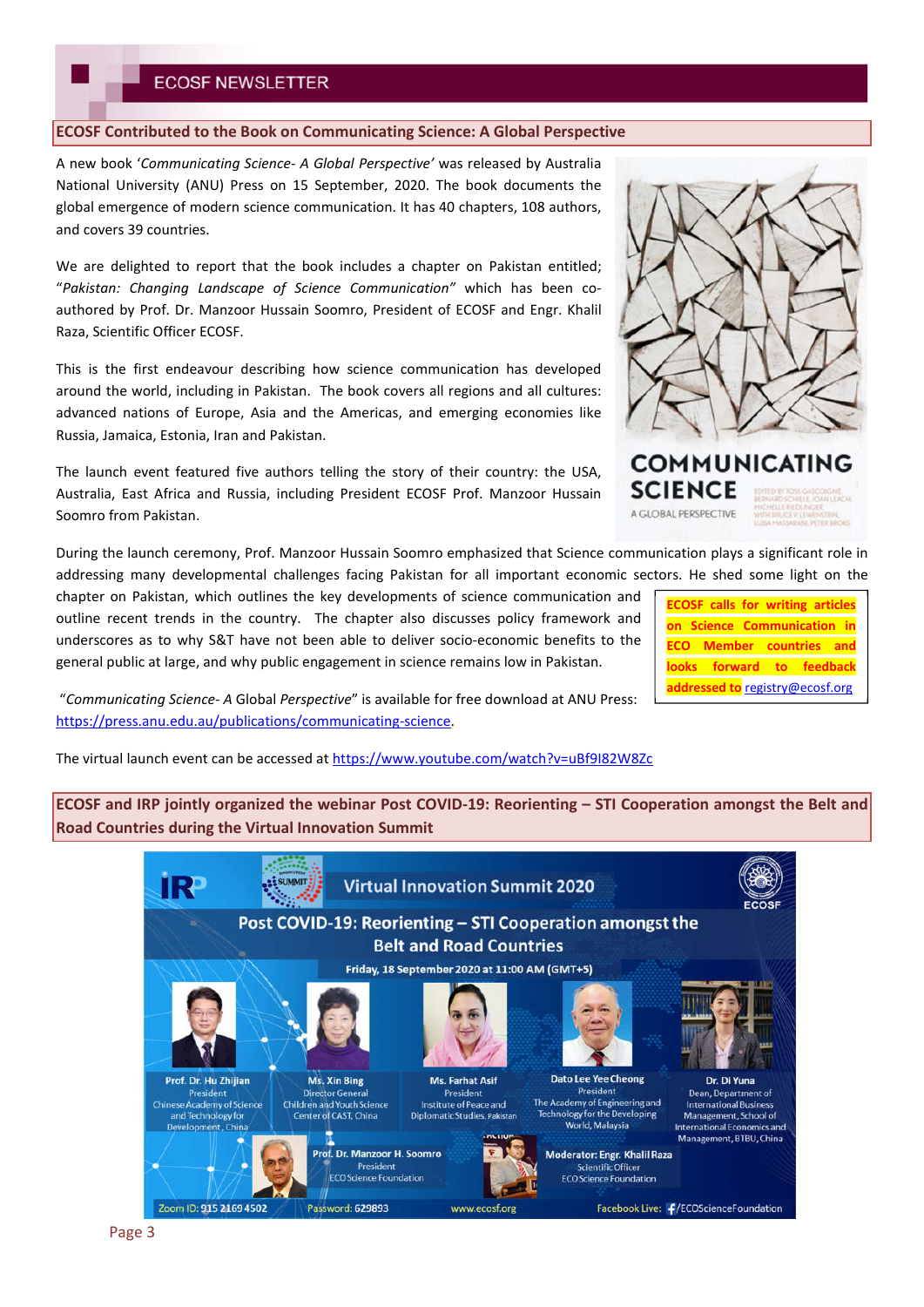ECOSF in collaboration with Institute of Research Promotion (IRP) Pakistan hosted a joint webinar on "**Post COVID-19: Reorienting – STI Cooperation amongst the Belt and Road Countries"** during the Innovation Summit 2020 on September 18, 2020.

The objective of holding this session was to address as to how effectively utilize the ECOSF platform to synergize strengths of China and Belt and Road Initiative (BRI) Countries including the ECO Member States to reorient our priorities and ensure rapid and inclusive sustainable growth to achieve Sustainable Development Goals during the post COVID scenario.

**Engr. Khalil Raza, Scientific Officer ECOSF** moderated the session and steered the discussion on the need for International collaboration across scientists and experts to bring evidence and scientific consensus to the attention of policymakers to make informed decisions grounded on evidence-based research with relevance to COVID-19.

**Prof. Dr. Manzoor Hussain Soomro, President ECOSF** in his welcome remarks said that COVID-19 has not only raised the expectations we have of science, but it has also emphasized the fact that global challenges require global solutions. Thus, COVID-19 is really a call for reinforced scientific collaboration under the Belt and Road Initiative.

**Prof. Dr. Hu Zhijian, President, Chinese Academy of Science and Technology for Development (CASTED)** emphasized over the need for development joint laboratories, institutes, and regional technology transfer platforms to accelerate and strengthen STI cooperation in the BRI region. Dr. Zhijian highlighted a number of joint collaborations and programs that have been initiated among Chinese S&T Institutions and other BRI countries.

**Dato Lee Yee Cheong**, President, The Academy of Engineering and Technology for the Developing World (AETDEW), Malaysia and Member, International Advisory Board of ECOSF while delivering his speech underscored that Pakistan is undoubtedly the largest partner of China in BRI with the CPEC program embracing all major economic and infrastructure sectors. He further suggested that ECOSF in collaboration with China and ECO Member Countries raise the banner of post COVID-19 Development Revolution for countries of the South.

**Ms. Xin Bing**, Director General, Children Youth and Science Center delivered his recorded message during the webinar. Ms. Bing highlighted key developments directed towards accelerated cooperation between China and other countries under the Belt and Road Science, Technology and Innovation Cooperation Action Plan. Ms Bing further said that China has been a great contributor in promoting broader cooperation in science and innovation. She also highlighted a number of fruitful initiatives that CYSC has been undertaking in partnership with the ECOSF.

**Ms. Frahat Asif**, President, Institute of Peace and Diplomatic Studies underlined that China has demonstrated extremely well the way it has dealt with COVID-19 crisis. This shows that China by virtue of its science and technology has developed robust health care sector. Thus, China through its experience and expertise can assist other BRI Countries and share the best practices in the development and management of STI in the post COVID-19 setting. She also put forwarded her valued ideas and highlighting important cooperation initiatives and mechanism between China and Pakistan.

**Dr. Di Yuna**, Associate Professor, Dean, Department of International Business Management, School of International Economics and Management, Beijing Technology and Business University (BTBU) underlined may strategic initiatives by BTBU to promote the integrated development of the BRI countries with help of Chinese S&T expertise. Dr. Yuna also shed some light on the Joint Training Center by BTBU and ECOSF to establish a cross-industry and trans-disciplinary international training program to build essential human resource capital among participating countries to achieve overarching goals of BRI.

At the end, floor was opened for the Q&A session where panelists responded and contributed to fruitful discussions.

The recorded session is available on ECOSF Facebook page at: https://www.facebook.com/ECOScienceFoundation/videos/722343951680703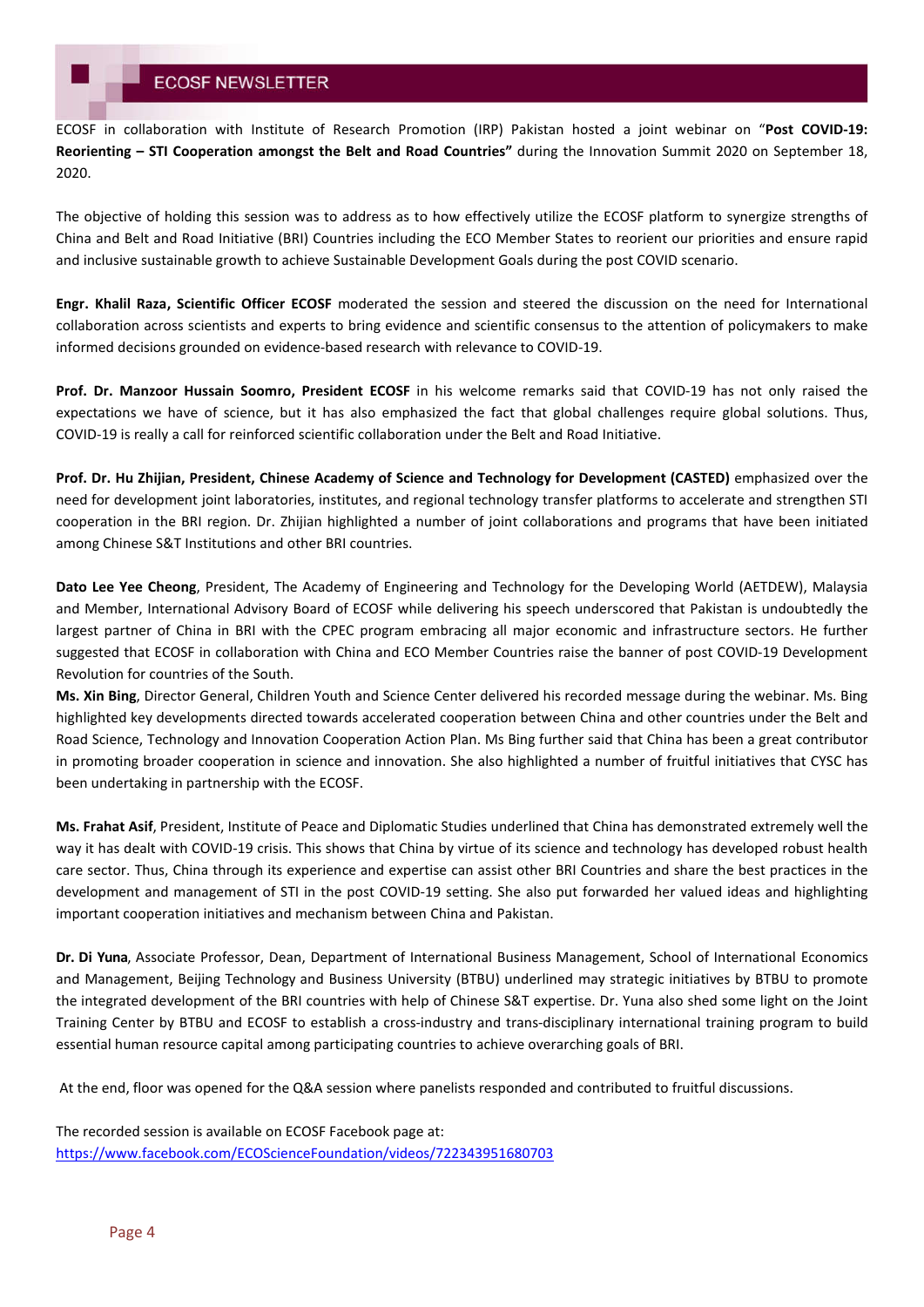### **ECOSF participated in the Twenty-Third Virtual Strategic Workshop (SW'20) organized by CTIF Global Capsule**

A Centre for Tele Infrastructure (CTIF) Global Capsule, which is a cross-/Inter-disciplinary Academic Research Center based at Aarhus University, Denmark, organized its 23rd Strategic Workshop on September 29-30, 2020. The first workshop was held in Delft, the Netherlands in 1994. The theme of this year workshop was "Sustainable Green Environment (SGE)".

A group of world leading experts and technical specialists from wide ranging backgrounds on Information Communication Technologies (ICTs) participated in the strategic workshop.

The strategic workshop hosted technical presentations and panel discussions on cutting-edge technological developments and transformations. The fundamental goal of the workshop was to scale up innovation and the path to commercialization of the relevant technologies ensuring the green environment and a strong partnership between industry and academia.

Prof. Ramjee Parsad Founder President, CTIF Global Capsule, Professor, Aarhus University, Herning, Denmark opened the workshop. Prof. Parsad highlighted that the sustainable and renewable green resources with digitalization are the focal priority of the present & future agenda or policies within the national and international platform.

Prof. Parsad in his opening remarks highlighted that Information and Communication Technologies (ICTs), big data analytics, internet of things (IoT), energy storage solutions, green products and services are impersonating a floor for intelligent data generation to achieve long terms settlements, planning and sustainability for digital business and green infrastructure.

During the workshop, Prof. Dr. Manzoor Hussain Soomro participated as a panelist in the panel discussion on Technological Platform Paradigm & Global Partnerships. Prof. Soomro underscored that the sustainability is critical as humans cannot survive or maintain quality of life as human beings, or Earth's ecosystems unless we adopt sustainability. Prof. Soomro further emphasized that technology collaboration is a key for innovation and bringing meaningful impact for future sustainability of the world.

Engr. Khalil Raza Science Officer ECOSF also presented a talk; "*Leveraging Global Partnership and Technological Platforms to Achieve SDG7: Sustainable Energy for All (SEforALL)*" during the technical session on Security, Policies & Safety Standards. Mr. Raza elucidated that energy generation will be redefined by the use of decentralized networks of intelligent, agile and self-serve units to ramp up, balance and diagnose demand.

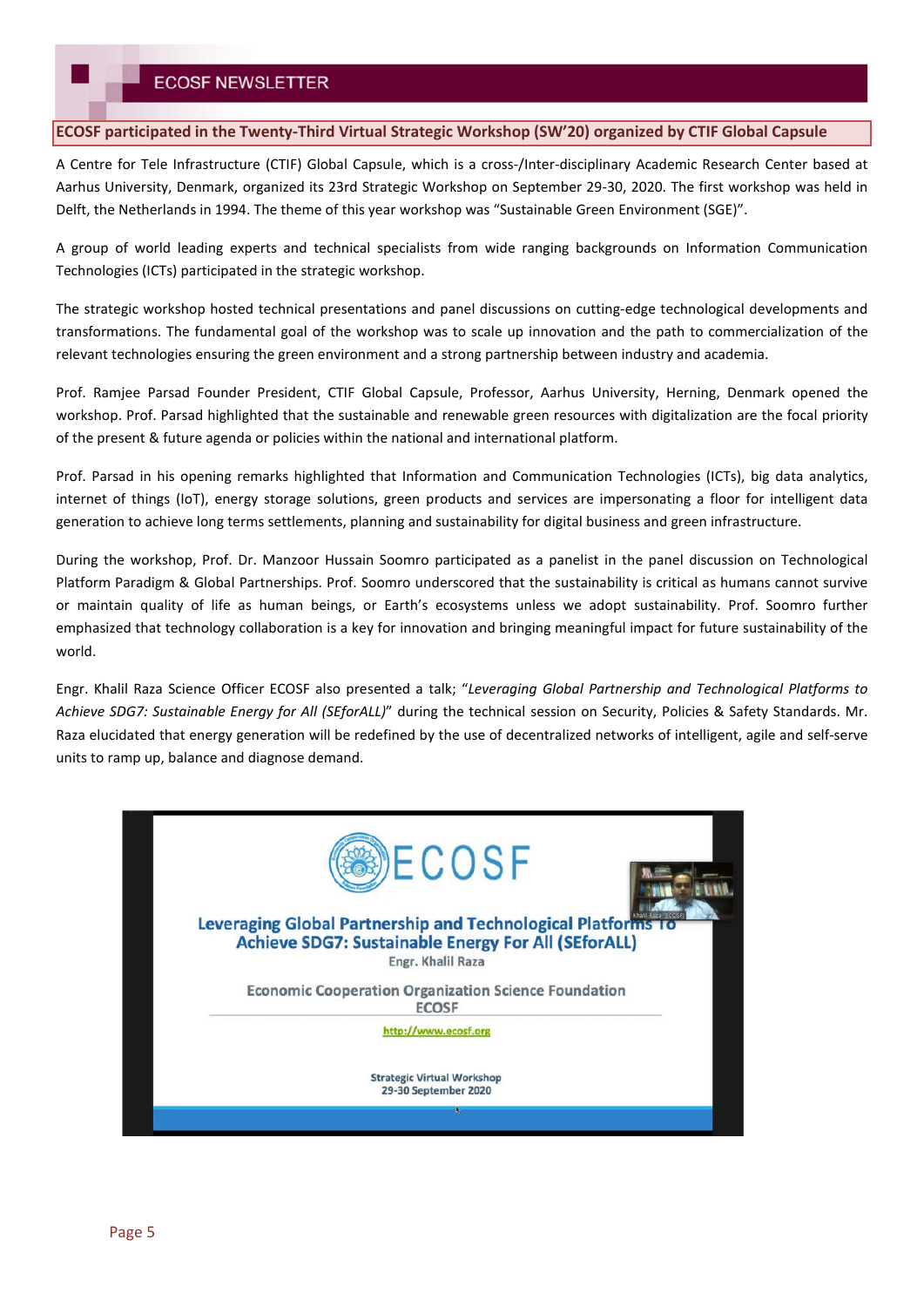**Students along with their families attended more batches of Online Family STEM Summer Camps organized by ECOSF and PSC**

In continuation of Online Family STEM Camps which began in April 2020, more batches (6th and 7th) were organized by Pakistan Science Club (PSC) in partnership with ECOSF in the month of September 2020 during COVID-19 pandemic and closure of schools. Online Family STEM Summer Camps provide a platform for hands-on/fun-learning scientific activities by engaging not only students of different age groups but also parents. These camps provide confidence and better understanding of scientific processes to the participants.



More than 50 families participated in the last 2 camps. 3 open workshops conducted on Sunday. Batch-8 will be starting from 9 October 2020. A range of very interesting small scientific projects was the main reason behind the enthusiastic involvement/performance of the participants such as; Vibrating robot, Rubber powered gun, Hovercraft, Hydraulic crane, Paper circuit, Electromagnet Solar Lantern, Wind Mill, Air rocket / Straw and Paper Airplanes, Saltwater battery, Solar oven, Vertical Axis, Wind Turbine, Water Rocket, Hydraulic Lift, Gliders and Dark sensor

### **Following are some shots from the scientific activities:**



**Chinese Ambassador reiterates the commitment of China for the development and prosperity of Pakistan**

Ambassador of Peoples Republic of China to Pakistan H.E. Mr. Yao Jing reiterated the commitment of China towards a developed and prosperous Pakistan during a meeting with the Chairman of Saylani Welfare Trust of Pakistan Mr. Bashir Farooqi and the Chairman of Giga Group of Companies Haji Muhammad Amin Giga Pardesi on September 03, 2020 in Islamabad. President of ECOSF Prof. Dr. Manzoor Hussain Soomro was invited as a technical expert by the parties.

Purpose of the meeting was to explore the possibilities of support to M/s Saylani Welfare Trust by the Chinese Government and Chinese Companies active in Pakistan



as well as the Chinese philanthropists. During the meeting, Saylani Welfare Trust gave a presentation about the Trust and their numerous programmes including the programme for the rural farming communities, followed by discussion by the Chinese Ambassador. President ECOSF, Prof. Soomro was specially invited to assist the Saylani Welfare Trust in discussing possible technical support from the Chinese side.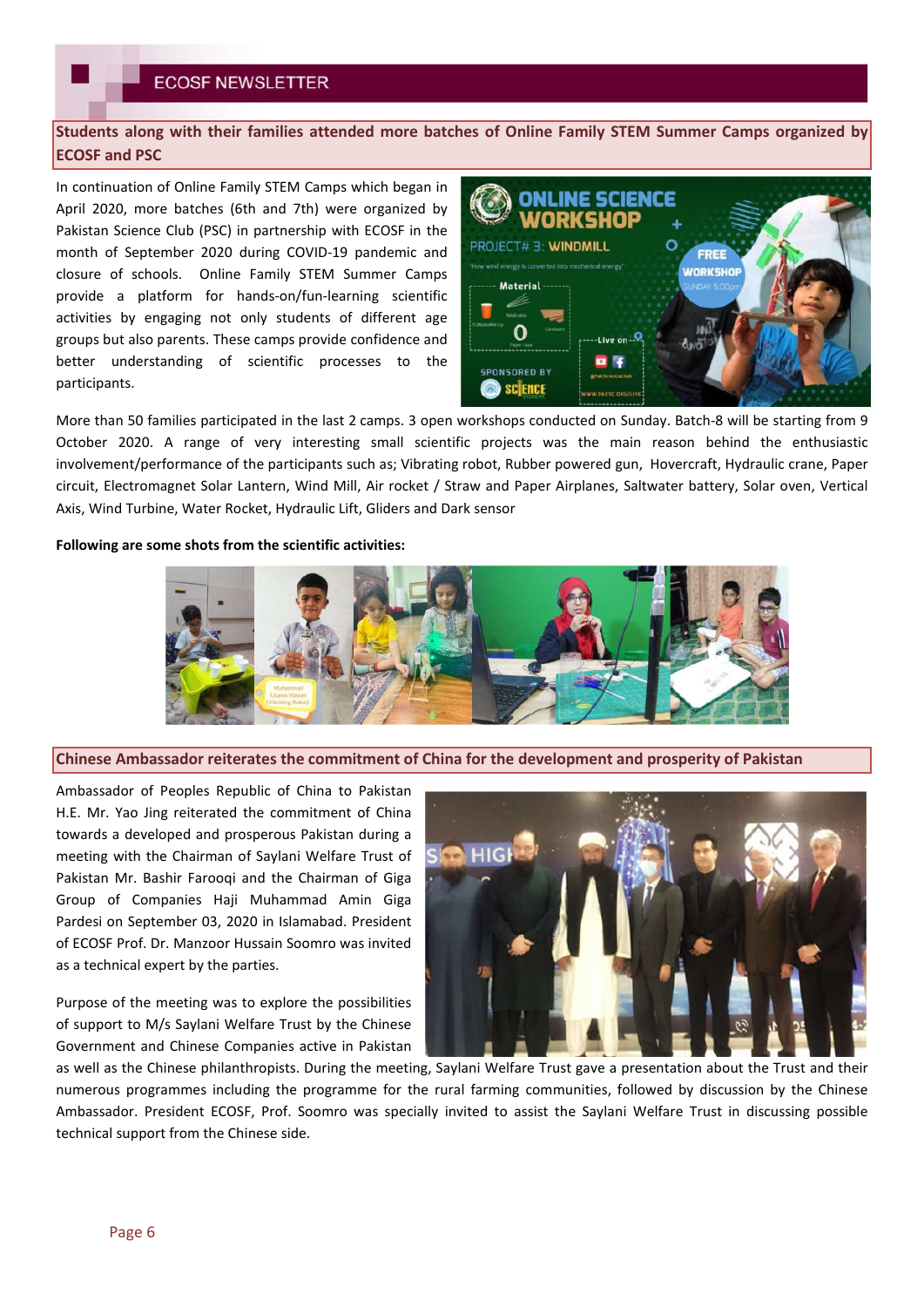The Ambassador made it clear that the Embassy of China works with the Government of Pakistan (GoP) at Government level (G2G collaboration); and if GoP officially introduces a project of Saylani Trust, they can extend the requested support in terms of seed, fertilizers, farm machinery, field vehicles or hospital equipment and/or ambulances. The Ambassador also agreed to introduce Saylani Welfare Trust of Pakistan to Chinese companies active in Pakistan for any direct support from them.

In addition, a project of Sweet Sorghum cultivation and ethanol production by the Giga Group of Companies was discussed with the Ambassador who provided guidance to the Company's leadership. Professor Soomro shared with the Ambassador the ongoing scientific collaboration between the ECOSF and some Chinese Institutions and sought continued support and assistance of the Chinese Embassy in the on-going and new projects in the field of capacity building in agriculture. To which the Ambassador

was positive and assured to send his Agriculture Commissioner to visit ECOSF and further discuss the possibilities in detail.

In the follow-up of the above meeting, Dr. Gu Wenliang Agricultural Commissioner of Embassy of China in Islamabad called upon President ECOSF Prof. Manzoor H. Soomro at his office on September 07, 2020 on the direction of the Chinese Ambassador. During the meeting, possible options were discussed to work and promote cooperation in the field of Agriculture between Pakistan and China.



### **ECOSF Participated in "Expert Consultation for SETI Support Mechanism in Asia and the Pacific Region"**

UNESCO Jakarta as the Regional Science Bureau for Asia and the Pacific organized an online Regional Experts Dialogue on SETI Priorities and Implementation Means on 1st September 2020.

This dialogue was a follow-up to several regional and global consultations that have been taking place since March 2020 and the 209th UNESCO Executive Board Meeting (29 June - 10 July 2020). The dialogue aimed at identifying key collaboration areas, support mechanisms, and develop the UNESCO regional SETI strategy,



reaching a regional consensus on the role of SETI in delivering SDGs. Eleven eminent experts were invited to deliver their views and insights on regional SETI aspects of the six focus areas of UNESCO Science Policy Capacity Building programme. On behalf of the ECOSF, President Prof. Manzoor Hussain Soomro and Engr. Khalil Raza participated in the event.

- 1. **Science policy including open science and STEPAN** (Science and Technology Policy Asian Network): Prof. Tan Sri Zakri Abdul Hamid, Atri Advisory, Malaysia and Dr Mahesha Nadugala, National Science Foundation of Sri Lanka, stressed the importance to bring science and policy interface at the right decision-making level and the need to revive science networks, such as STEPAN, to close gaps between member states, involving existing networks and interacting with national governments.
- 2. **Capacity Building Including Capacities in Engineering**: Dr Yasuyuki Aoshima, JABEE (Japan Accreditation Board for Engineering Education), Prof. Wu Qidi, UNESCO International Engineering Education Centre Beijing and Prof. Charlie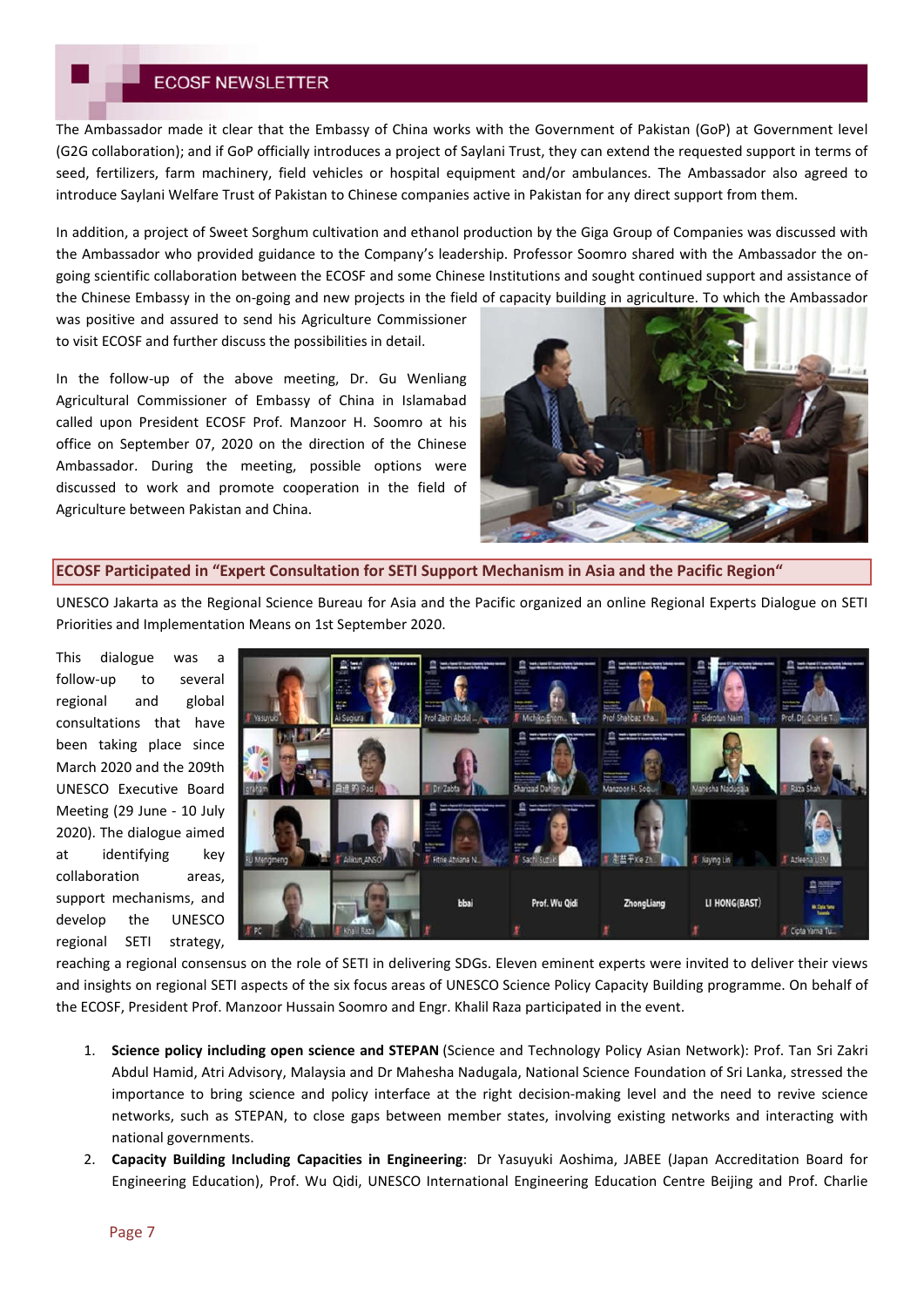Than, Myanmar Engineering Council, emphasized the role of engineering in providing solutions for SDGs and how accreditation can improve education quality.

- 3. **Women in Science**: Madam Shahrizad Dahlan, the International Science, Technology and Innovation Centre (ISTIC) under the auspices of UNESCO, and Dr Sidrotun Naim, Indonesian International fellow of UNESCO L'Oreal for Women in Science, strengthened the necessity to continue promoting women scientists with more social research and actions.
- 4. **Scientific and Ethical Dimensions of AI**: Prof. Manzoor Hussain Soomro, ECOSF and Prof. Zabta Shinwari, COMEST and Council Member of Pakistan Academy of Sciences, and reflected the myths and facts about AI where ethical considerations and standards have an essential role in national and international strategies.
- 5. **SDG ready technologies and innovations**: Dr Michiko Enomoto, Asian and Pacific Centre for Transfer of Technology, UNESCAP, stated the importance of existing technologies and innovations, including pro-poor inclusive, frugal, and grassroots innovations, and invited collaborations in Asian and Pacific Centre for Transfer of Technology United Nations Economic and Social Commission for Asia and the Pacific (APCTT) and UNESCO Jakarta current initiatives in developing the catalogue of SDG ready technologies for the Asia Pacific.
- 6. **Science Communication and Citizen Science**: Prof. Graham Durant, Questacon -Australia's National Science and Technology Centre, exposed the current change in the relationship between science and society. The changes required science communication to play a greater role in fostering the emergence of citizen science, especially with youth, as the answers to the challenges in building STEM futures and achieve the SDGs.

More than 45 experts participated in the dialogue and shared their comments and questions to the experts. The participants represented the Universities, UNESCO Science family (category 1 and 2 centres, and Chairs), Filed Offices, as well as Science and Research Centres in Asia Pacific region.

Prof. Shahbaz Khan, Director of UNESCO Jakarta, moderated the discussion and concluded in his remarks that a regional SETI mechanism will be revitalized with the constitution of a regional advisory committee. Furthermore, a strategy to link the regional and national level SETI stakeholders through UNESCO national commission.

## **ECOSF Participated in "International Conference on Sustainability Education (ICSE)-2020"**

UNESCO in partnership with Mobius Foundation and the Climate Reality Project on 9<sup>th</sup> -10<sup>th</sup> September 2020 jointly organised the two-day International Conference on Sustainability Education (ICSE). The conference focused on sharing innovative ideas and understanding on sustainability education within the overall objective of strengthening the role of education in changing attitudes and behaviour towards positive action for a better quality of life and environment ultimately leading to the achievement of SDGs and creating a sustainable future for all.

This conference was organized as a major sustainability event to bring together thought leaders, practitioners, teachers, educators, policymakers as well as youth from around the globe to share innovative ideas, case studies, practices and policies and came forward with recommendations for incorporating environmental sustainability as a core concept in the school education system. On behalf of ECOSF, President ECOSF Prof. Manzoor Hussain Soomro participated in the Conference.

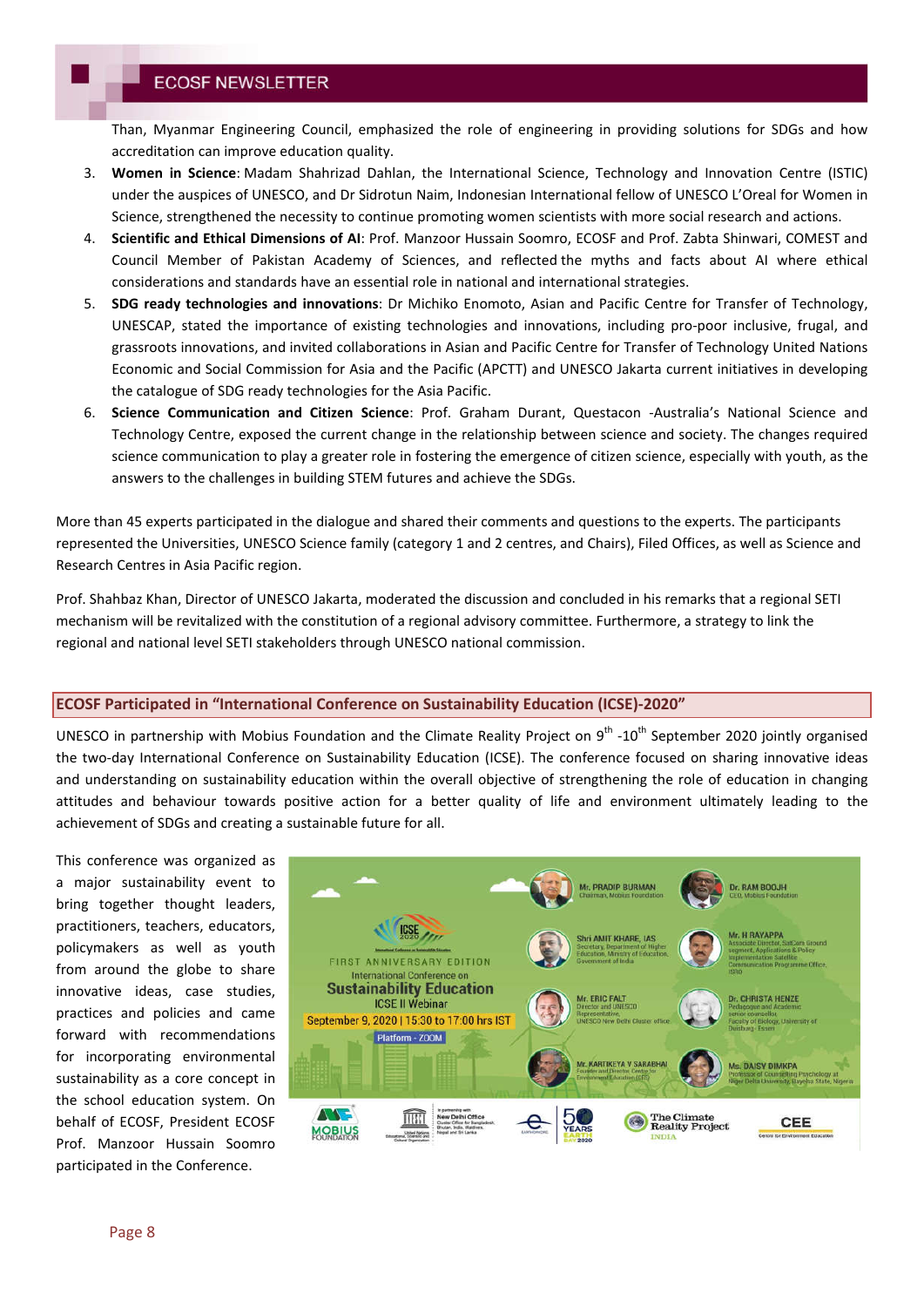Mr. Pradip Burman, Chairman Mobius Foundation underscored as to how the sustainability education in post COVID era is critical to promote environmental education. Dr. Ram Boojh CEO Mobius Foundation said that sustainability education is the key to understand complexity of nature and outdoor hands on activities be practiced beyond the comforts of homes during COVID-19 or beyond the classrooms post COVID scenarios.

## **SIBAU value the collaboration and support of ECOSF for Promotion and Implementation of IBSE and Piloting of FoCEd Curriculum at SIBAU Schools/Colleges, said by new VC during the meeting with President ECOSF**

A meeting was held on September 23, 2020 at the Vice Chancellor Secretariat, Sukkur IBA University to discuss and review different areas of ongoing collaboration between Sukkur IBA University and ECOSF. The Vice Chancellor Professor Syed Mir Muhammad Shah warmly welcomed the President ECOSF Professor Manzoor Soomro at the University. Other Officials from SIBAU viz., Mr. Noor Hussain, Director IBA Community Colleges (IBACC)/Schools; Mr. Mehmood Dool, Principal IBACC Jacobabad

and Mr. Mujeeb Ur Rehman, Assistant Director IBACCs and Schools were also attended the meeting.

During the meeting, Prof. Manzoor Hussain Soomro, President ECOSF briefed the Vice Chancellor about the global history and background of Inquiry Based Science Education (IBSE) in the world and beginning of the programme in ECO Region including Pakistan. It was noted that there is need to have a dedicated coordinator for looking after the matters of collaboration between Sukkur IBA University and ECOSF related to IBSE especially under the framework of MoU signed between ECOSF and SIBAU in January 2020.

President ECOSF shared that a Fusion of One Belt One Road



(OBOR) Civilization (FoCEd) curriculum has been developed by Children and Youth Science Center of China in collaboration with Inter-Academy Partnership Science Education Program (IAP SEP), ECOSF and other international organization. The FoCEd aims to promote tolerance and respect of other cultures and traditions through understanding of current scientific knowledge and discoveries driven from ancient wisdom to inculcate global peace and harmony. It was agreed that the piloting of FoCEd will be carried out in IBA Community Colleges and schools

During the meeting, Prof. Manzoor Hussain Soomro President ECOSF introduced Belt and Road International Science Education Coordinating Committee (BRISECC) China; of which the ECOSF is a founder member, and shared its objectives. He emphasized the need of membership of SIBAU in BRISECC which was well appreciated and agreed by Prof. Mir Muhammad Shah.

Prof. Manzoor Hussain Soomro suggested that guide/module for youth prepared by the Inter-Academy Partnership Science Education Programme (IAP-SEP) and Smithsonian Science Education Centre.(SSEC) USA entitled, "COVIDE-19! How can I protect myself and others" should be shared with all IBA Community Colleges and Schools. It is pertinent to mention that IAP-SEP and SSEC Washington are both partner organizations of ECOSF for promotion of STEM/IBSE.

Prof. Manzoor Hussain Soomro President ECOSF urged to maintain a Pool of SIBAU Master Trainers in IBSE having complete database He also emphasized on the need to establish an "IBSE Quality Assurance" Unit with 2-3 Master Trainers designated to monitor and assure the quality with a backup mechanism within the SIBAU CCs. President ECOSF also discussed the need and venue for the development of an "IBSE Resource Centre" in IBA Community Colleges and schools for support to teachers in activity development. SIBAU in principle agreed with the suggestion and the efforts will be put in to develop the "IBSE Resource Centre" in every community college and school.

It was also made a point of focus to develop modules based on local materials /examples for the contribution in society and better understanding of people. Prof. Manzoor Hussain Soomro emphasized to encourage the participation of nearby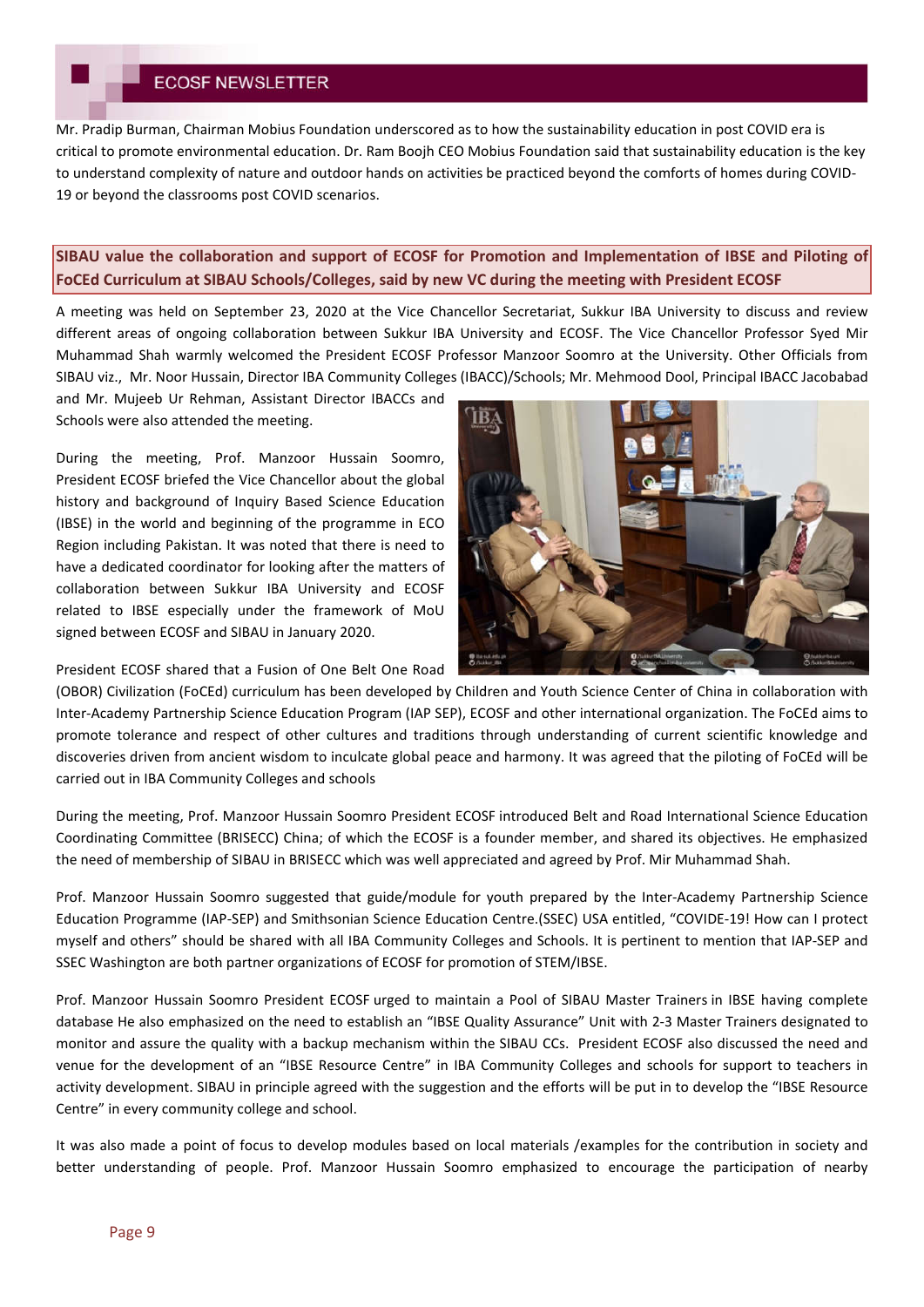government schools in IBACCs and Schools training programs continuously to support and contribute in the community. The suggestion well noted by the SIBAU.

The President ECOSF appreciated the recent performance of SIBAU CCs Master Trainers at Tharparkar and emphasized to utilize SIBAU Master Trainers for capacity Building in other ECO Countries under the aegis of ECOSF in line with MoU between the two organizations.

The Vice Chancellor thanked the distinguished visitor Prof. Soomro for his visit and the support being extended to SIBAU Community Colleges and Schools.

Prof. Manzoor Hussain Soomro then visited the SIBAU Fabrication in Khairpur and suggested that to integrate the emerging technologies in Schools such as 3D printing and LASER Cutting, SIBAU should incorporate it in their schools. He further suggested that market and commercialization of the products developed by Fab Lab should be done. ECOSF will also provide support for it. He further advised that neighbor country students (especially that of Iran) should be invited to study in Fab Lab in support of ECOSF.



## **ECOSF Participated in Webinar on "Balanced Fertilizer Application in Wheat"**

Prof. Dr. Iqrar A. Khan in collaboration with Pakistan Academy of Sciences (PAS), Pakistan Institute for Developmental Economics and CAS-D at PMAS-University of Arid Agriculture, Rawalpindi organized a webinar on "Balanced Fertilizer Application in Wheat" on 12<sup>th</sup>, September 2020.

**Dr. Iqrar Ahmad Khan,** Professor Emeritus, University of Agriculture, Faisalabad opened the PAS Agriculture Webinar by welcoming the keynote speakers and participants, and presented an overview of meetings' agenda.

**Dr. Muhammad Rashid,** former Director General AARI, presented his project results based on data gathered from government laboratories for soil and water analysis.

**Dr. Abdul Majeed,** Country Manager, ICARDA for Pakistan, explained the involvement of his organization in the expansion of UAF-developed fertilizer prediction model for the promotion of balanced use of fertilizer



application. During the project period, it was pointed out that 65% farmers (particularly those with small landholdings) had inadequate information and/or resources to visit the soil testing laboratory and get the pre-sowing analysis done.

**Mr. Tariq Javid** represented Fauji Fertilizer Company Limited (FFC) and explained the work of his company in promotion of balanced use of fertilizer. In this context, FFC since its inception is providing free soil & water analyses facility to the farmers across the country.

**Dr. Noor Muhammad Butt,** Chairman and Professor of Nanotechnology at Preston Institute of Nano Science and Technology, explained the development of nano-fertilizers and nano-applications. **Dr. Tarlok Singh Sahota** shared his work experience with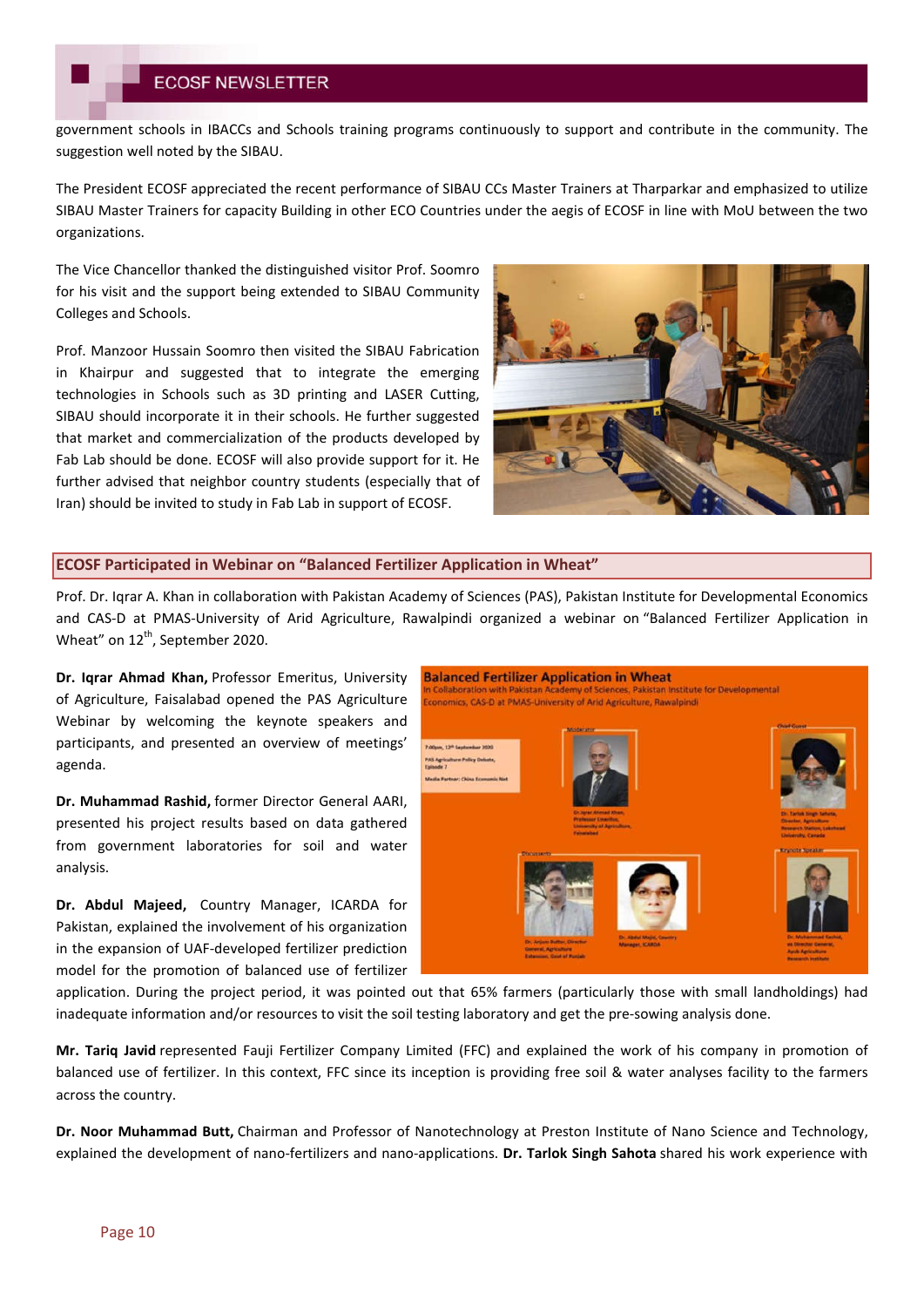wheat farmers in Canada. Canada grows both Spring and Winter wheat of soft and hard categories. He spoke about the major reasons behind record wheat yield harvest reported in Canada.

**Dr. Manzoor Soomro**, the Founder President of ECOSF, advocated the training and capacity building needs of the farmers. For the continued and far reaching impact of the fertilizer prediction model project launched by UAF, he emphasized to increase the number of outreach activities for the knowledge dissemination and skill development of local farming community. **Dr. Asif Kamran**, Agriculture Economist, NIAB appreciated the "Fertilizer Prediction Model" as an excellent concept to predict yield from given level of fertilizer and vice versa.

### **ECOSF Participated in a Webinar on Light and Polymers organized by COMSTECH**

COMSTECH organized the webinar to discuss light-based science and technologies and its impact on electronics, medicine, and in general on 10 September 2020. A good number of policy makers, academicians, scientists and general public and the member OIC states attended the webinar. Engr. Khalil Raza participated in the webinar on behalf of the ECOSF.

Prof. Dr.Yusuf Yagci, Professor of Chemistry at Istanbul Technical University, Turkey was the Guest speaker of the webinar. Prof. Yusuf Yagci said that Light is the major source of life through photosynthesis and all living organisms need light for survival. Today, light based science and technologies have a great impact on electronics, medicine, and in general natural sciences including chemistry, physics, biology, astronomy, and earth sciences.

Compare to the thermal counterparts, light induced processes provide several advantages such as lower energy, favorable environmental conditions, spatial and temporal control. Photochemical reactions are efficiently used in macromolecular synthesis through free radical, cationic, anionic and step-growth mechanisms. In his presentation, he shared major photochemical routes which can be activated in UV, visible and Near IR (NIR) region to prepare complex macromolecular structures will be presented.